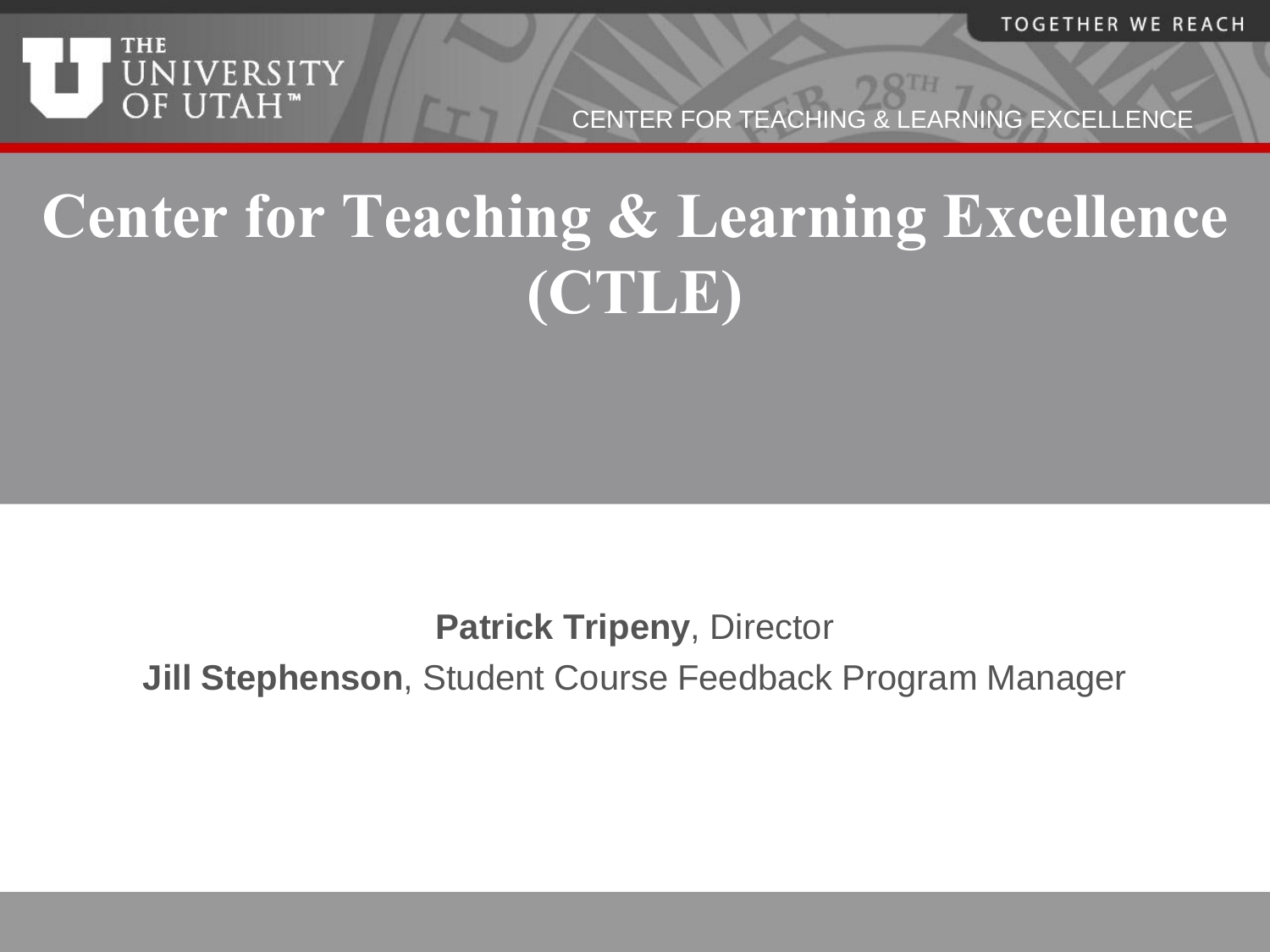

### Our mission is to…

promote effective teaching and learning through instructor/instructional development at the University of Utah.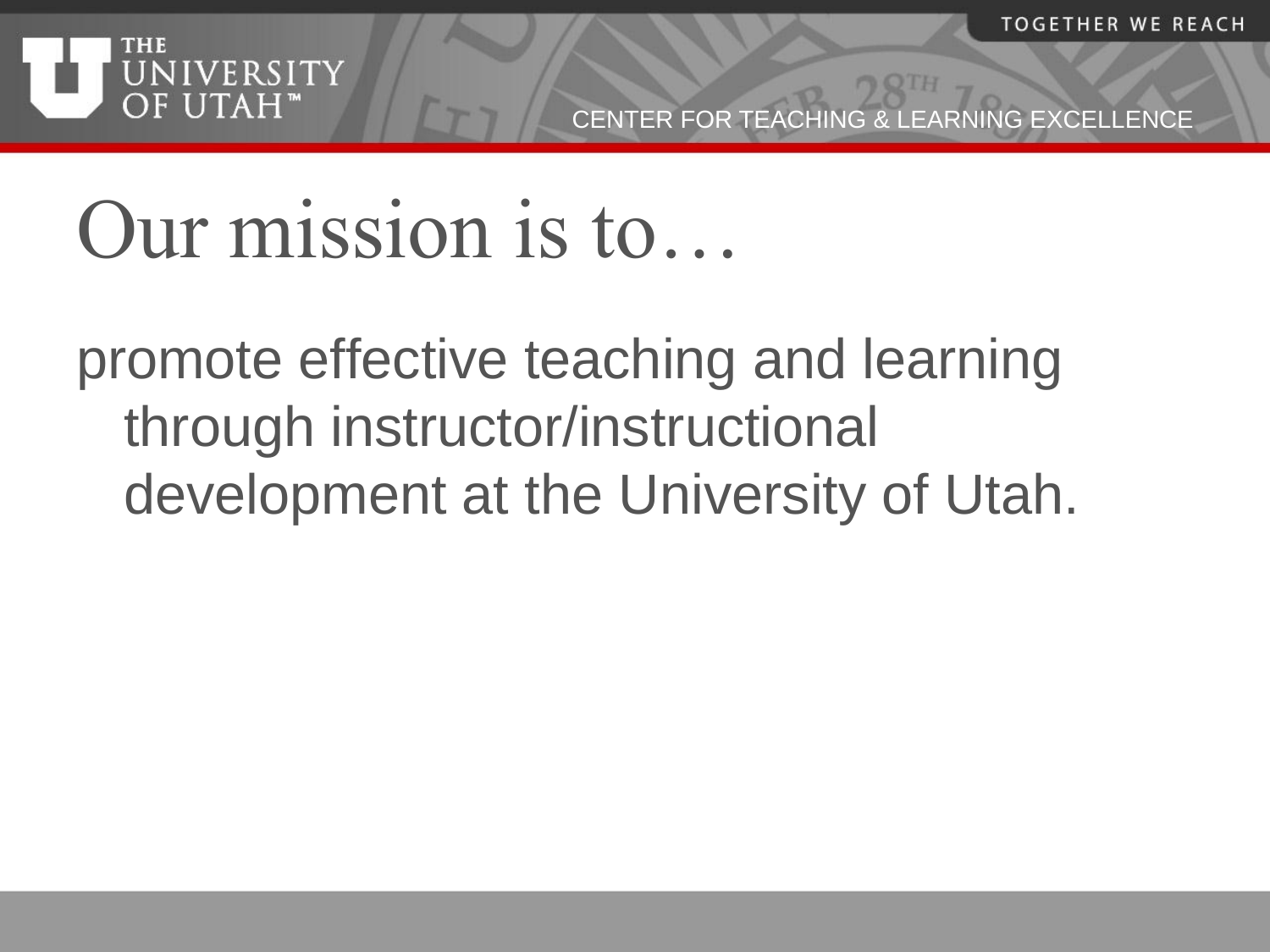

## Who do we serve

- All Instructors at all levels
- Departments
- Colleges
- Research Groups
- Teaching Assistants
- Graduate Students
- Undergraduate Students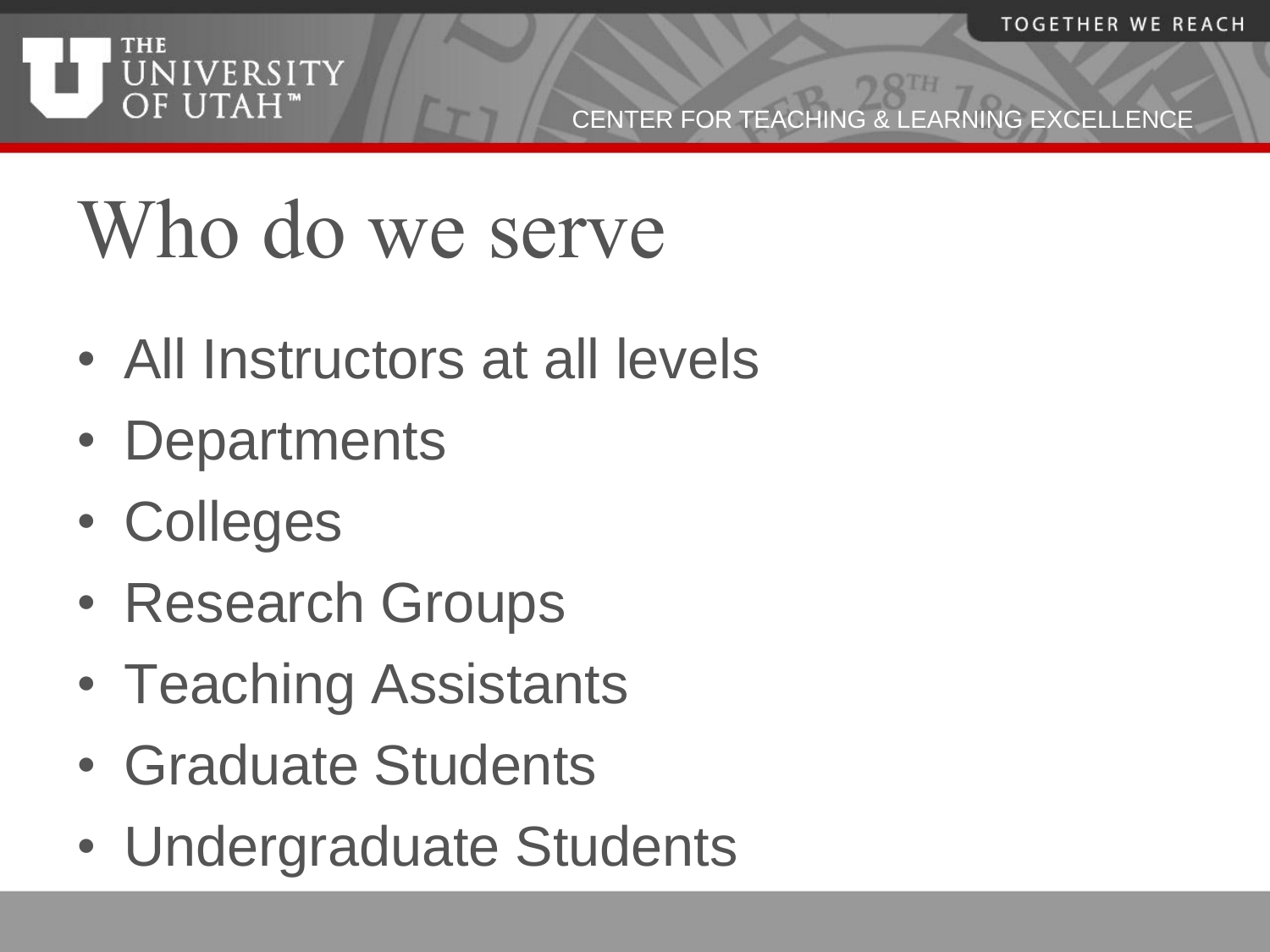

## What can we do for you?

- Provide individual attention for a particular faculty or class.
- Provide departmental workshops on a particular topic related to instruction.
- Provide help in developing new curriculum.
- Provide evaluation services to evaluate curriculum.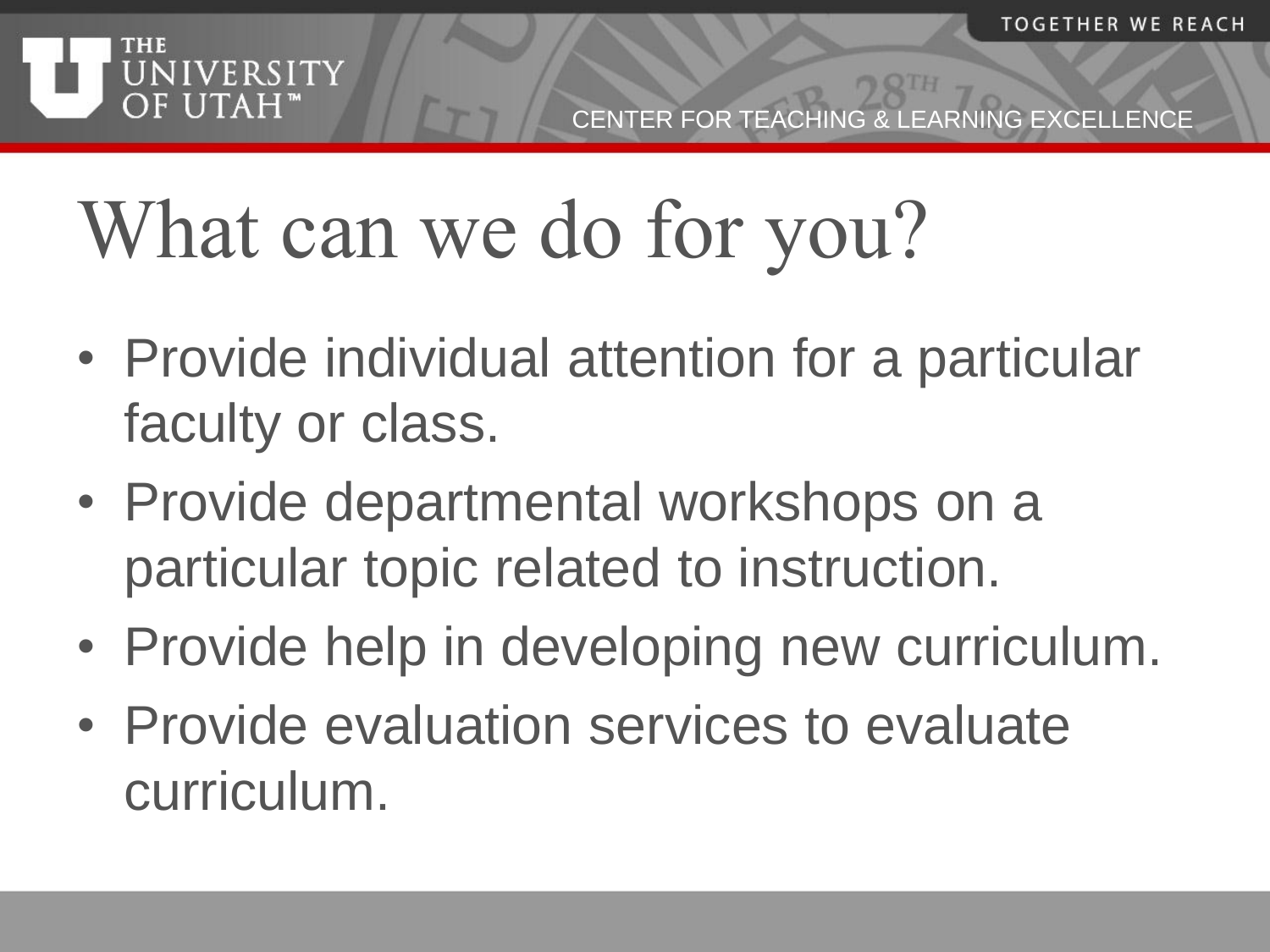

## What can we do for you?

- Work on educational objectives and evaluation tools on NSF and NASA Grants.
- Help you to develop effective peer evaluation processes for RPT.
- Provide workshops for teaching assistance.
- Help to develop a departmental Faculty Learning Community around teaching.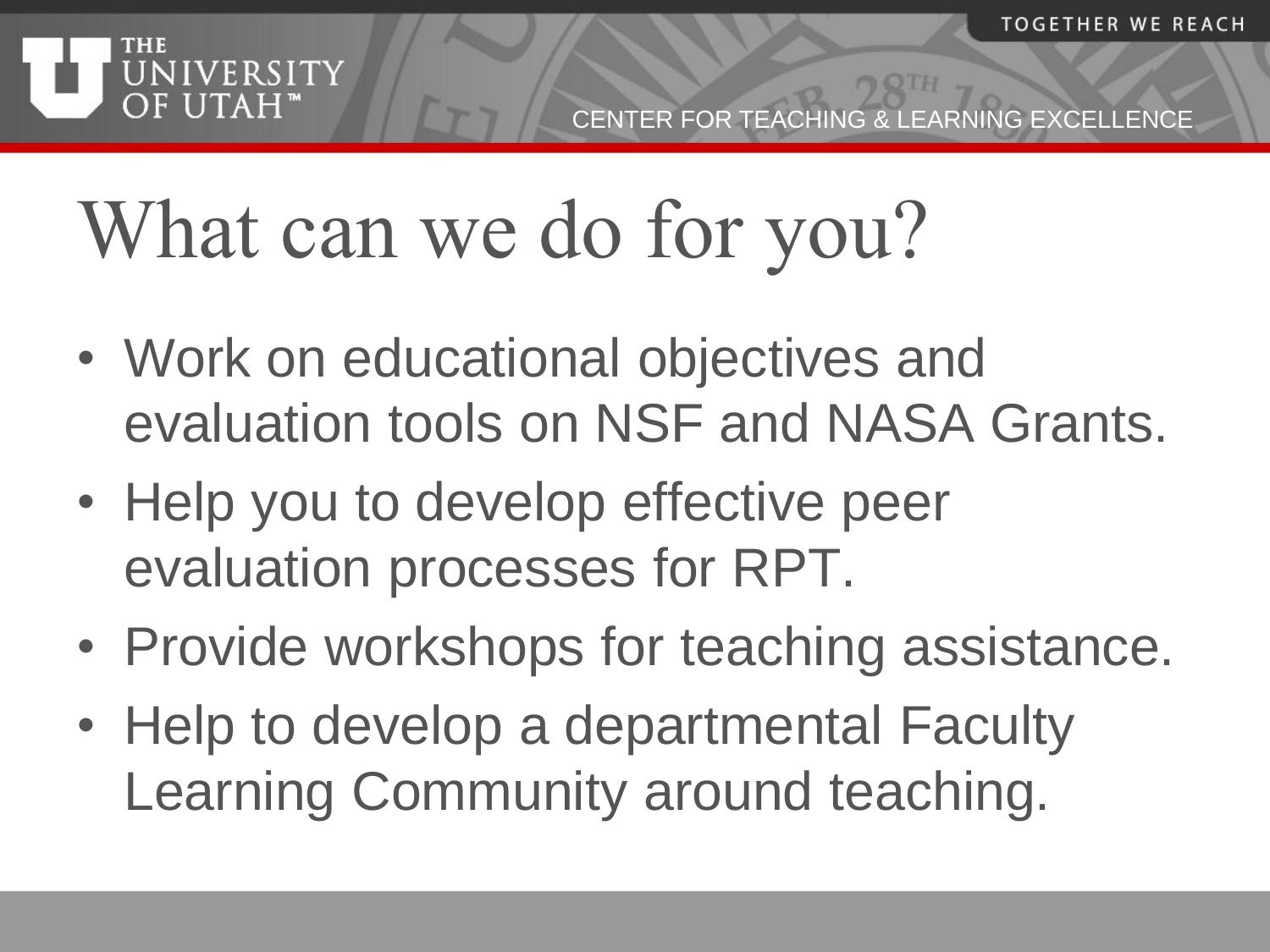

## Student Course Feedback (SCF)

- Computerize system was developed by Administrative Computing Services (ACS) and implemented in 2003.
- In 2008, the University decided to hire a person solely committed to SCF and would be housed at CTLE.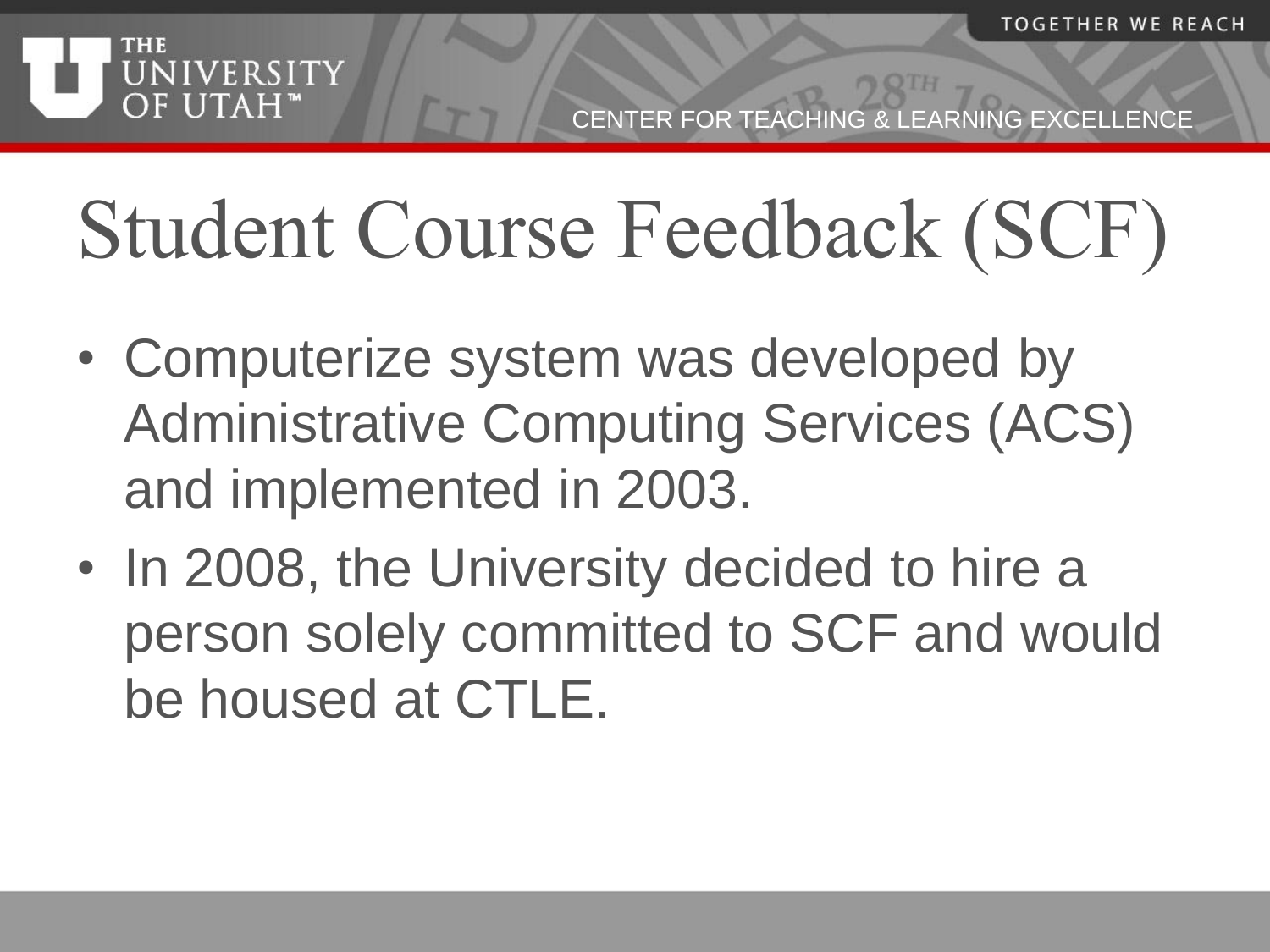

## Student Course Feedback (SCF)

- In 2010, the decision was made to either seriously overhaul current system or enter into an agreement with outside vendor.
- Summer 2011 an agreement was signed with OnlineCourseEvaluations.com (OCE).
- New system was used for the first time for final course feedback in Fall 2011.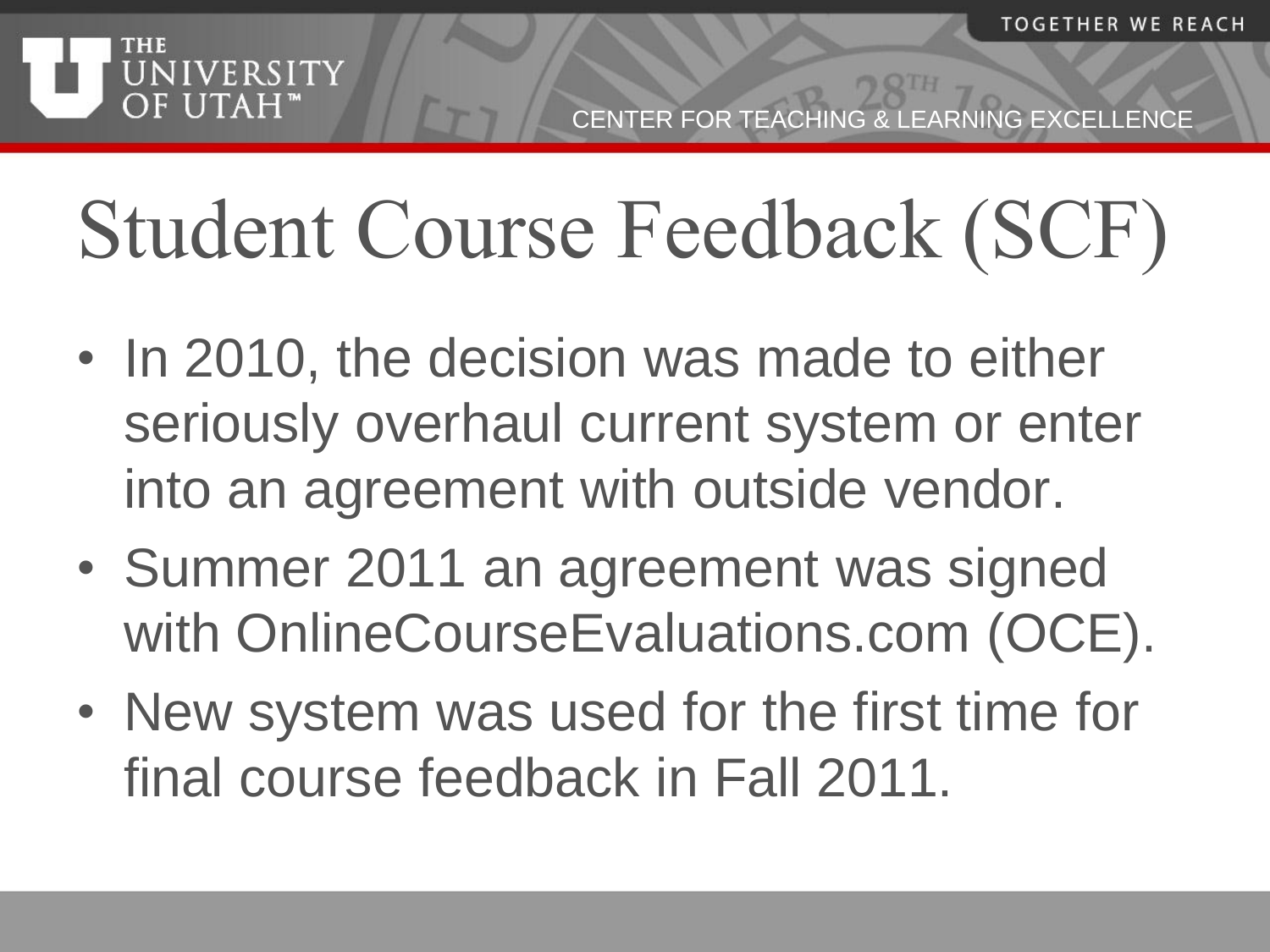

### Advantages of New SCF System

- All system updates and programing will be done by OCE.
- Student can access the the evaluation forms from a computer or through a mobile application and can reset their form if they make a mistake.
- Allows for a richer set of questions that can be asked.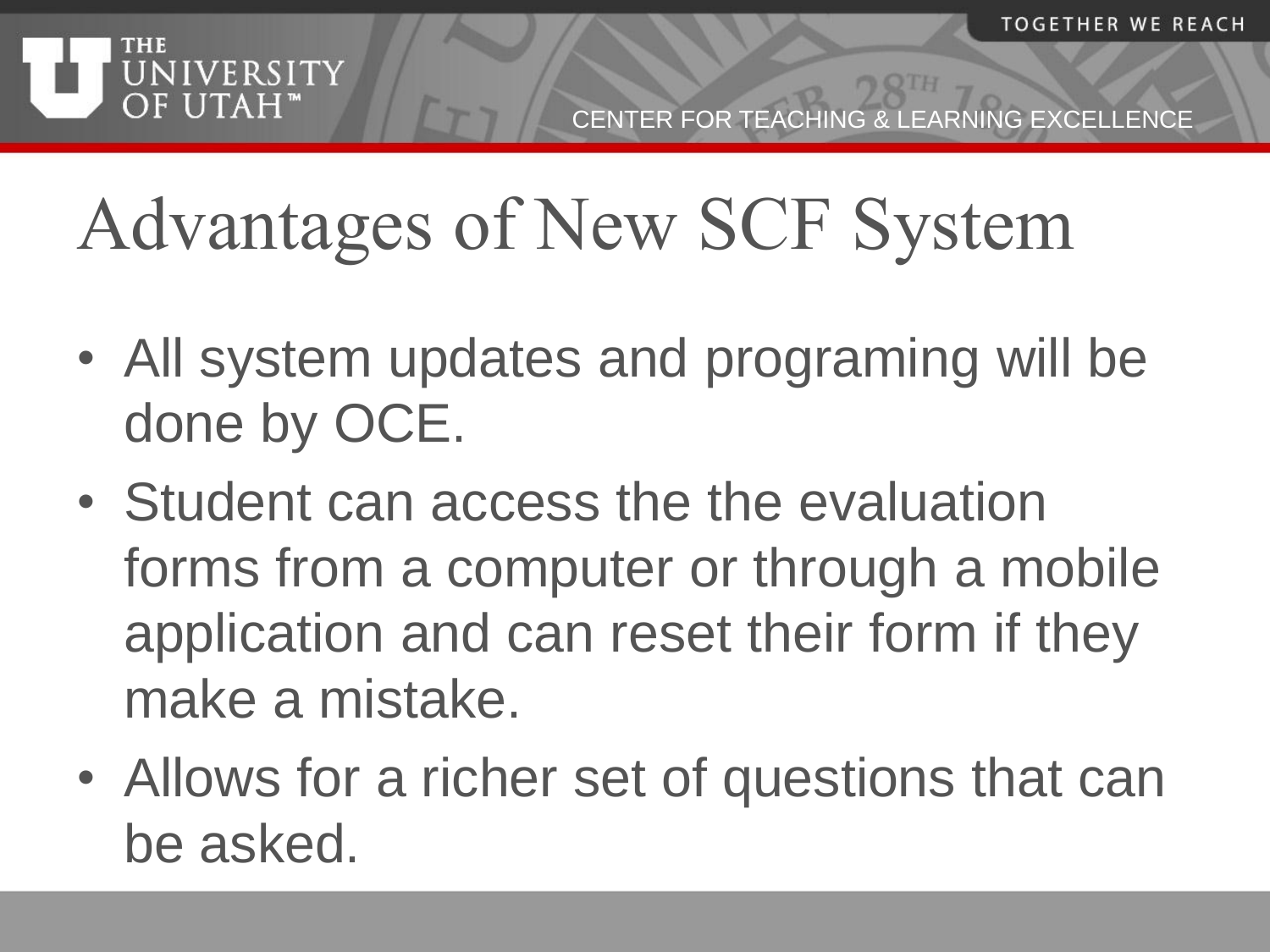

### Advantages of New SCF System

- Administers a dropped course feedback survey to students who dropped the course.
- Automatically emails reports to instructors and the end of the term.
- Gives instructor statistical data measures.
- Links qualitative questions with quantitative data.
- Gives instructor a rebuttal note field.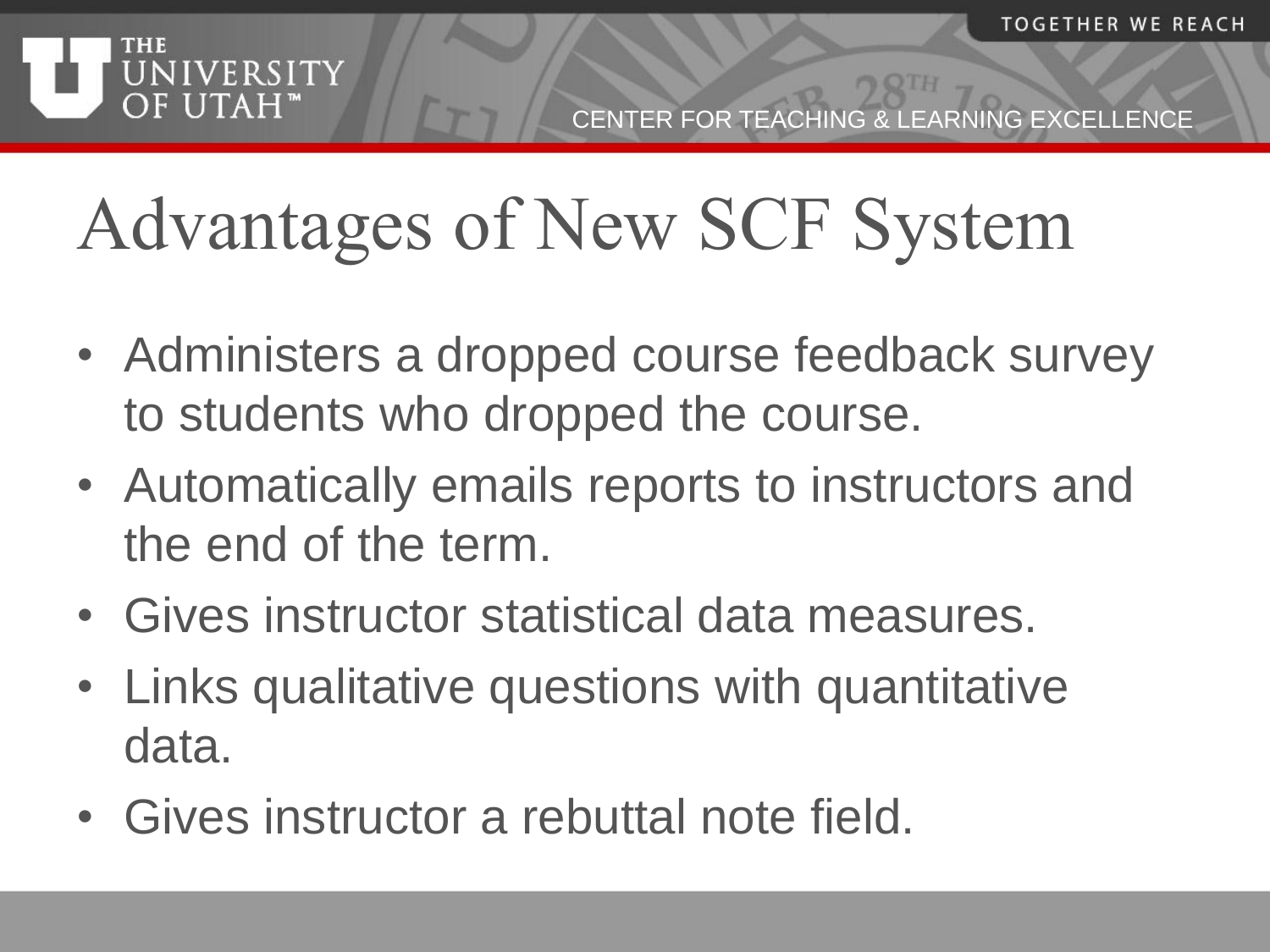

### Advantages for Administrators

- Allows you to view the data in customized charts.
- Allows for setting of goals by faculty and administrators.
- Gives administrators a method of determining why students dropped classes.
- Allows for departments to ask more appropriate questions.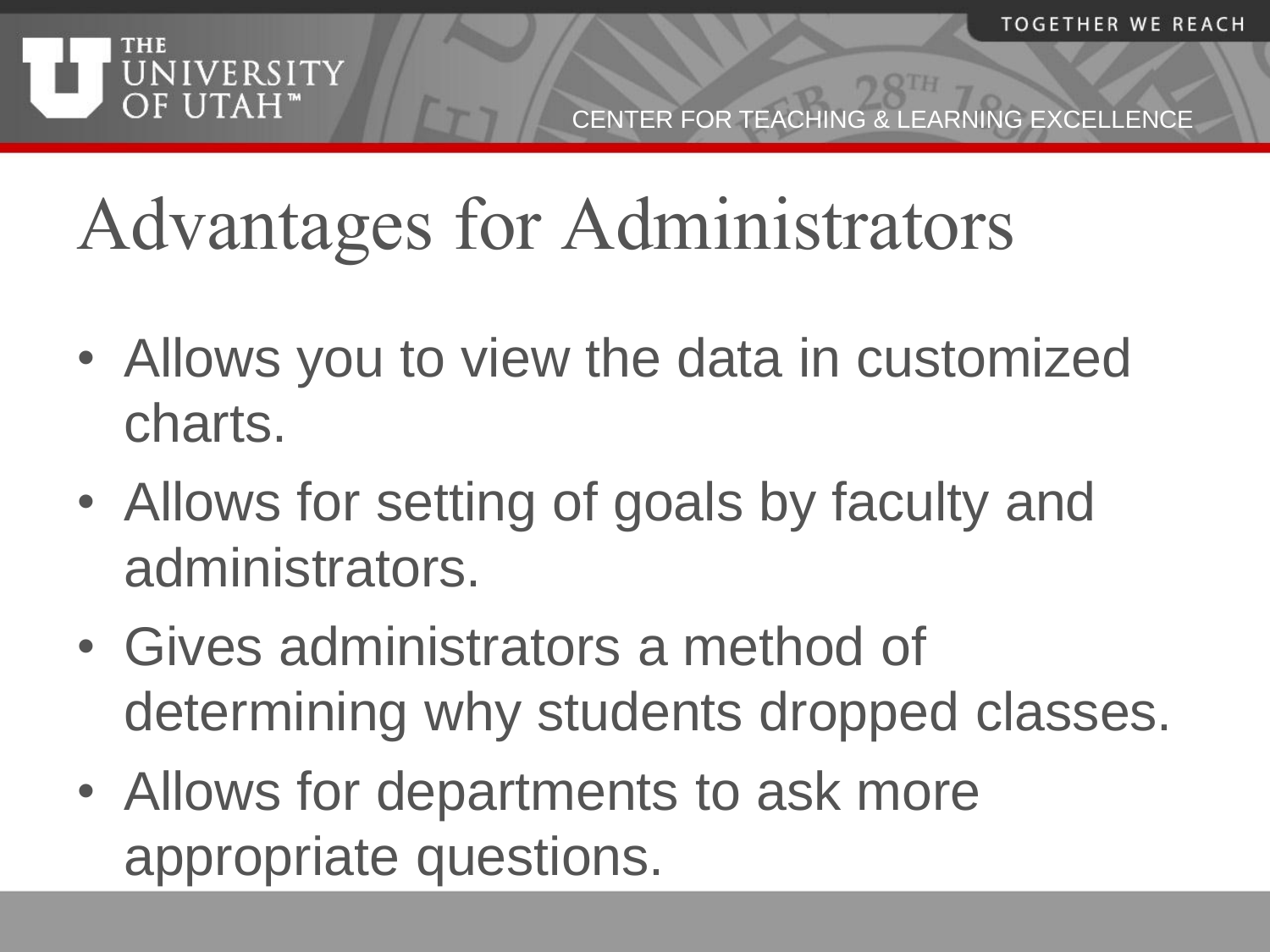



|<br>|CENTER FOR TEACHING & LEARNING EXCELLENCE <sub>|</sub>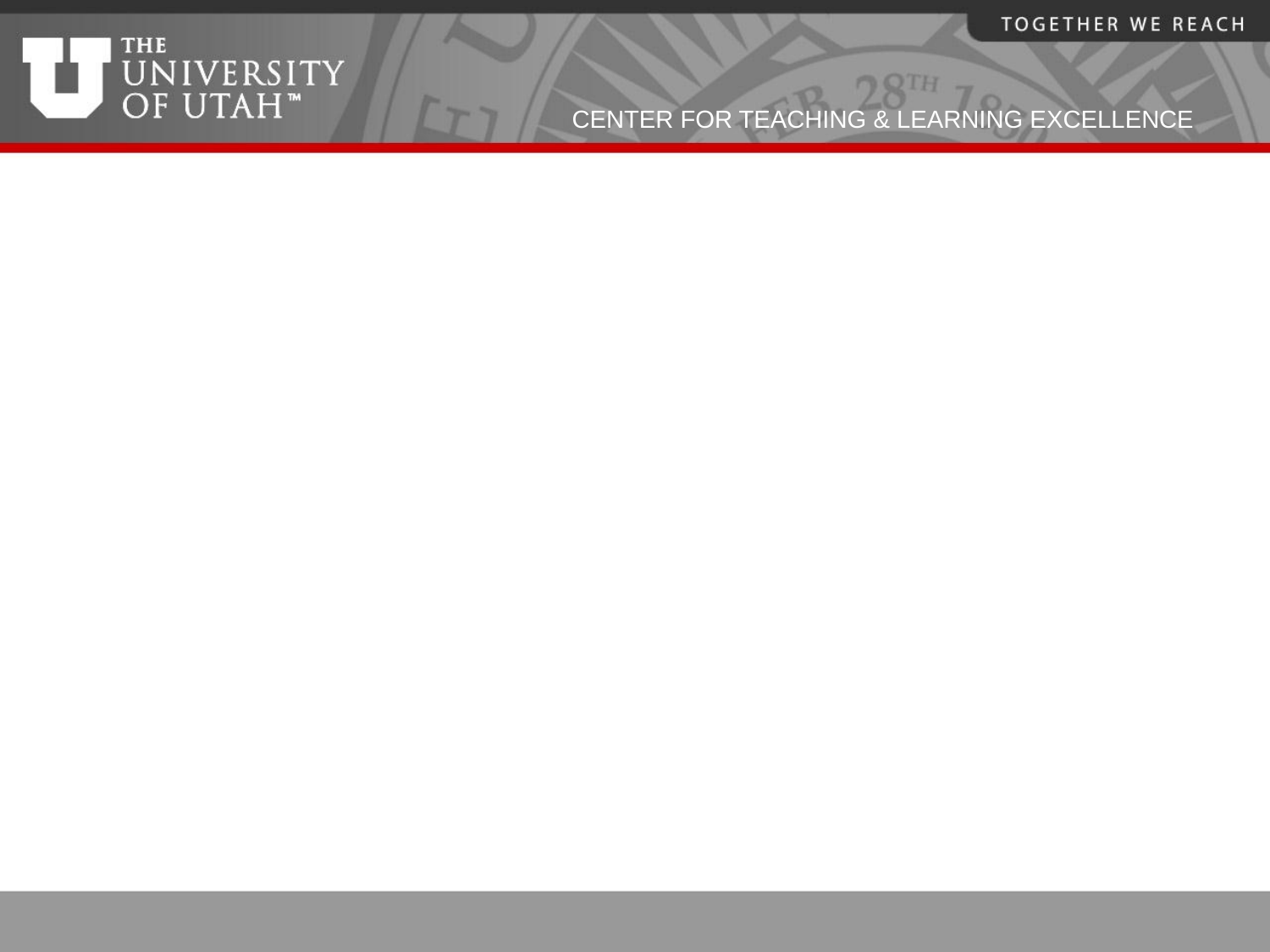

#### Future of Student Course Evaluations

- Link student demographic data with SCF data.
- Import historic data into system.
- Develop a new survey that more directly serves the needs of the various interested parties.